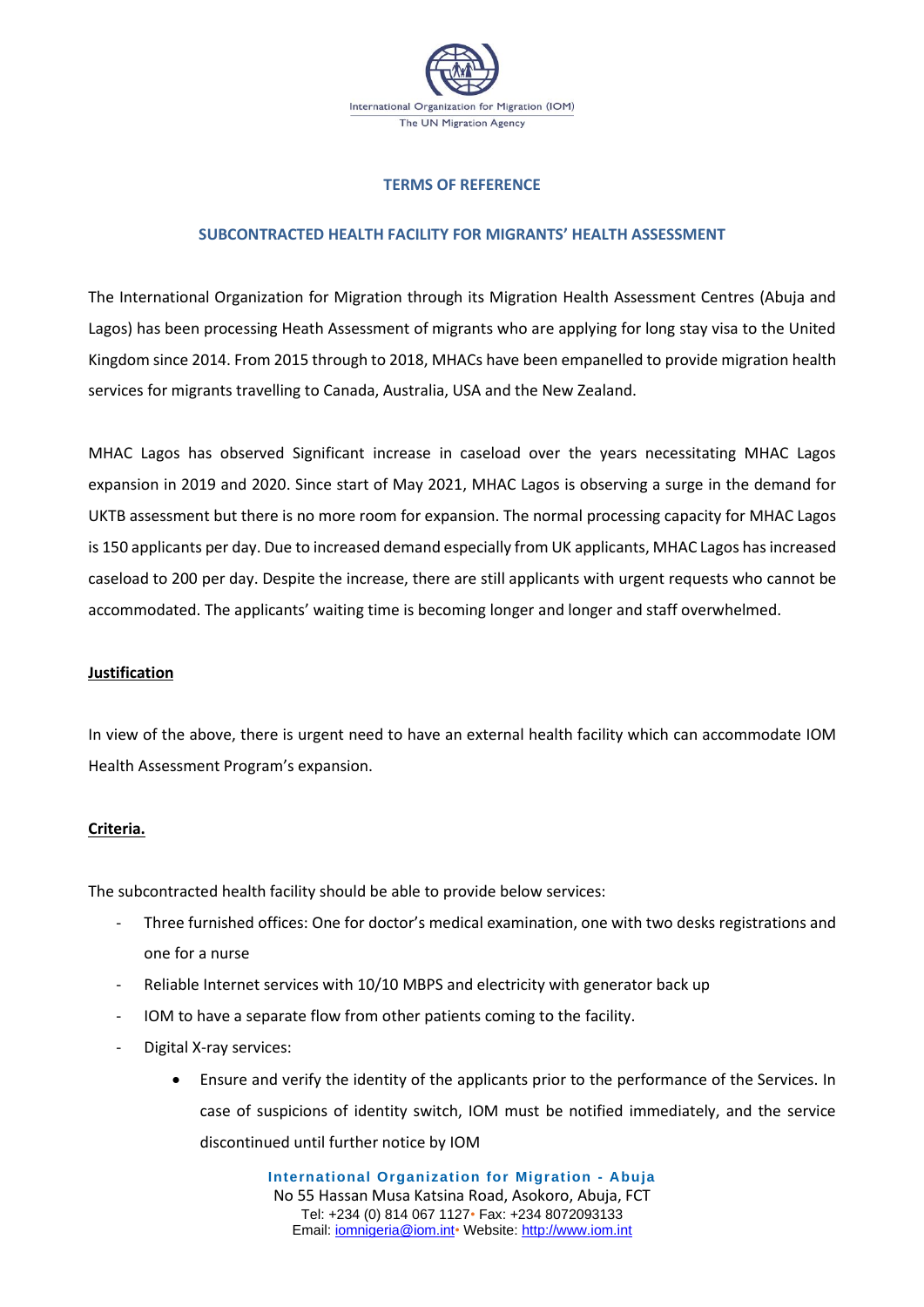• 2 •

- Take good quality digital (DICOM) CXR in accordance with the IOM standards, guidelines and instructions.
- Upload the CXR images to MPR PACS immediately after exposure.
- Good infection prevention and control measures.
- Security and cleaning.
- Waiting area with capacity of 40 applicants.

Note: proximity to the IOM office is an added advantage for administrative and technical support.

### **Methods of application**

IOM invites interested Health facilities to submit an Expression of Interest (EoI), along with requisite organizational documents and a cover letter in support of their application.

The health facility's management will be expected to submit their proposal as an EoI.

### Please note:

- a. Each proposal should be developed in accordance with the deliverables and responsibilities listed above.
- b. Each proposal shall incorporate a detailed program design, including background and context, methodology, work plan and organogram.
- c. Provide a detailed financial cost (cost of Xray and room), mentioning rates and unit costs, broken down by activities and deliverables. Estimated costs/amount is all inclusive.
- d. Each proposal should contain an organizational profile and a portfolio of previous work done in similar field for similar organisations, especially on medical operations.
- e. The organisational profile should include legal identity documents of the organisation and programs and projects, past and current with short descriptions.
- f. Attach health facility registration documents (HEFAMA, NNRA…), radiographers updated license to practice, Xray machine maintenance documents…

The completed Expression of Interest (EoI) should be placed in a plain, sealed envelope and clearly marked: EXPRESSION OF INTEREST **Service Provider for 'Health Assessment Facility**, to IOM Nigeria, Lagos sub-Office by **21st June, 2021 in the below address**:

# **To Procurement Lagos**

International Organization for Migration (IOM) Nigeria

1, Isaac John Street, GRA Ikeja, Lagos

#### **ONLY SHORTLISTED SERVICE PROVIDERS WILL BE ASSESSED**